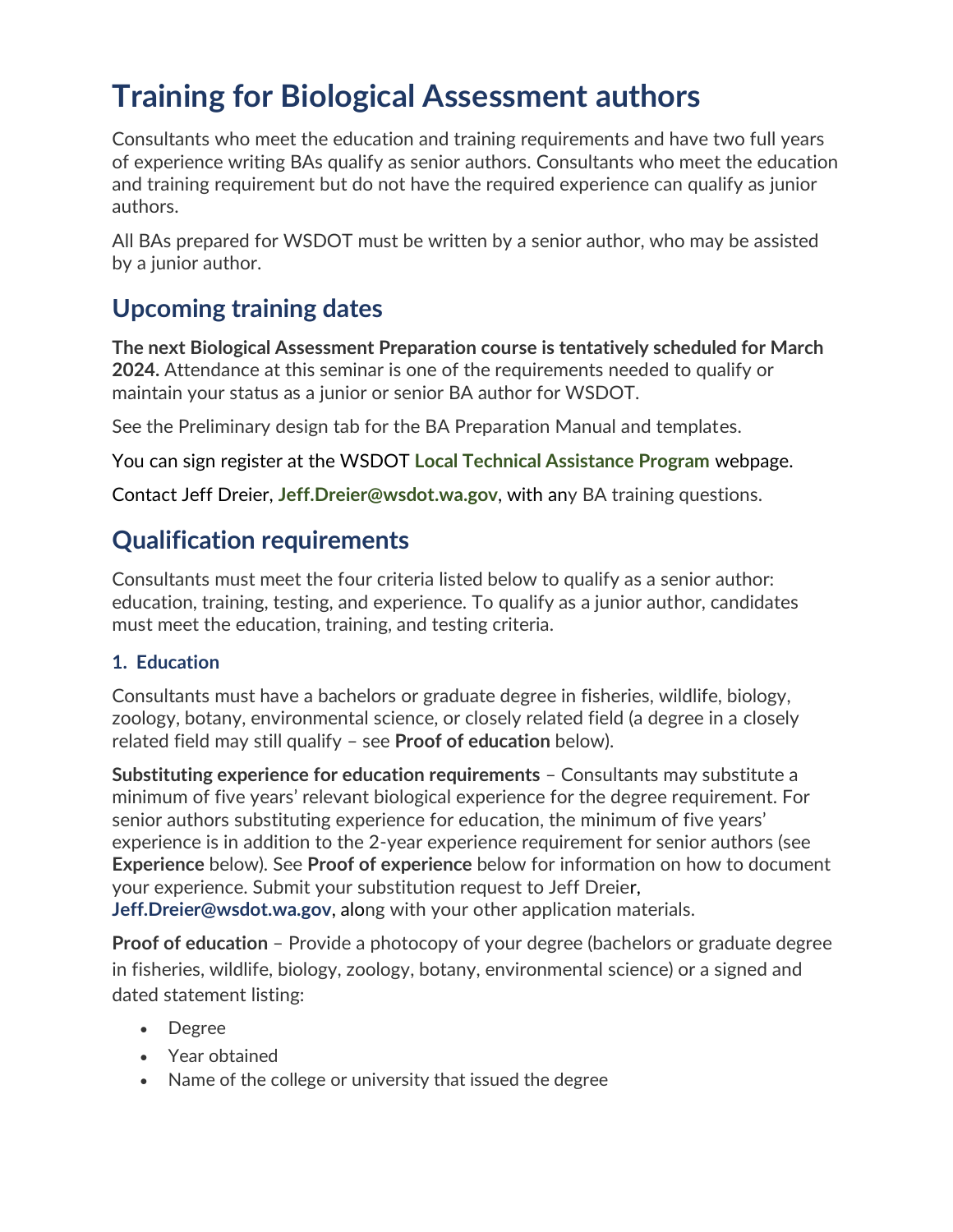If you have an unusual degree or a degree in a closely related field, provide rationale for why the degree is comparable to the degrees listed above. You can use a list of courses completed to acquire the degree for the rationale.

#### **2. Training requirements**

 To qualify, you must attend all days of a WSDOT Biological Assessment Preparation course. To remain qualified, you must take the course and pass the qualification exam every six years.

 To remain qualified, you must also attend mandatory seminars that introduce new analytical methods or policies. WSDOT provides seminars as needed, announcing them three months in advance.

#### **3. Testing requirements**

 After attending the Biological Assessment Preparation course, authors are required to pass an exam on the last day of the course with a score of 80% or higher. One additional exam date may be available after each course. You may attempt to pass the exam twice before being required to retake the course. Course fees apply each time the course is taken.

#### **4. Experience**

 We expect qualified BA authors to actually work in positions that require them to prepare BAs. To qualify as a senior author, you must have at least two full years of experience in preparing BAs (preferably on Northwest species and habitats).

 **Proof of experience** – Provide a **customized, detailed résumé** summarizing your experience, including:

- Name, address and phone number of employer.
- Title of positions held.
- Dates of employment.
- Average hours worked per week.
- Detailed list of duties performed for each position.

 Note: The standard consultant company résumé listing only high-level summaries of projects is not sufficient information to conduct a detailed evaluation of your experience.

 Provide a detailed **list of all BAs authored to date**, including the time spent per assessment. State if you were a junior or senior (supporting or primary) author.

Consider this important information:

 • If you have not met the minimum requirement of at least two years of experience writing BAs, you will still qualify as a junior author, if you meet the education, training and testing criteria.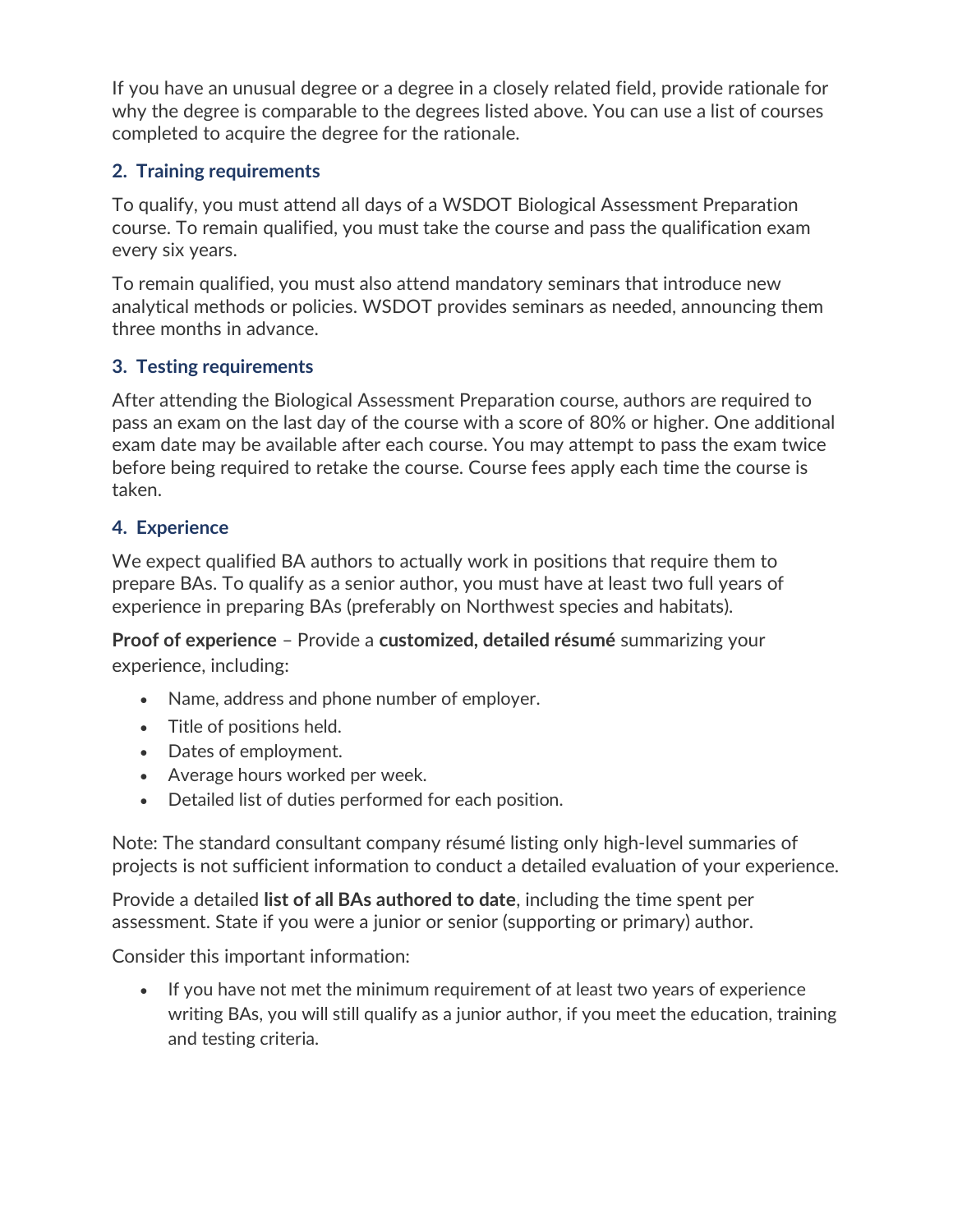- • WSDOT will evaluate your experience based on the amount of time you have actually spent preparing BAs. Writing one BA in a two-year period will not qualify you as a senior author.
- • Junior authors should not expect that they automatically qualify as senior authors after having spent two years as a junior author. A senior author qualifies based on having two solid years' experience writing BAs.
- • Any time a qualified junior author feels they have met the requirements to change status to senior author, WSDOT will review submitted documentation and upgrade their author status if the requirements are met.

#### **How to provide proof of education and experience**

You can provide proof of education to WSDOT during the training course or send it to:

 Attn: Jeff Dreier Environmental Services Office 310 Maple Park Avenue SE Olympia, WA 98504-7331 Washington State Department of Transportation **[Jeff.Dreier@wsdot.wa.gov](mailto:Jeff.Dreier@wsdot.wa.gov)** 

#### **Notification of results**

 Two weeks after the date of the last exam held for that training course, we send out a letter with your exam score and let you know if you qualify for the BA authors list. In addition, you can check our on-line lists of qualified authors, which we update approximately two weeks after the course.

 If you took and passed the exam but still did not qualify, did you forget to provide proof of education and/or experience? If so, send or email the documentation along with the dates you attended the training.

### **Maintaining your qualification**

 If you are currently qualified as a senior or junior BA author, you will need to maintain your qualification status in the following ways:

- • Senior authors must ensure that BAs adhere to strict quality control standards in order to maintain their status as qualified WSDOT BA authors.
- Attend mandatory seminars that introduce new analytical methods or policies.
- • Attend the Biological Assessment Preparation course every six years and pass the exam with a score of 80% or higher. If you are unable to take the course and/or pass the exam, your qualification will expire.

#### **Requalification testing schedule**

• If you qualified in 2016, you must requalify in 2022